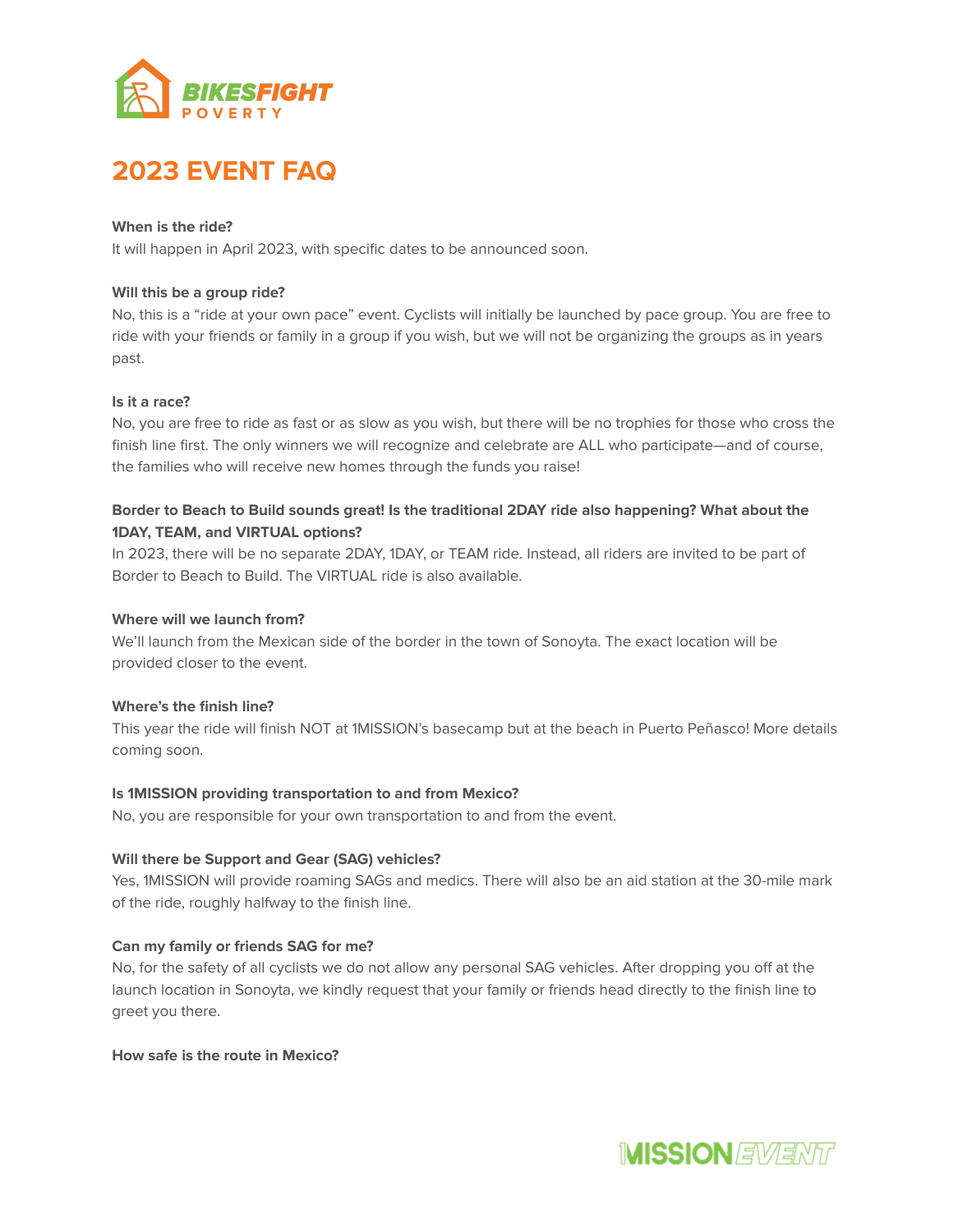Safety is one of our highest priorities for the ride, and the main highway from Sonoyta to Puerto Peñasco has wide lanes and a large shoulder to ride on. The ride will be fully supported by local and state police, and we are coordinating with them to make the entire route as safe as possible.

## **Do I need a passport?**

Yes, you are required to have a passport or an enhanced driver's license to return back into the US. Participants under the age of 18 are only required to have a copy of their passport. You can learn more [here](https://www.cbp.gov/travel/us-citizens/western-hemisphere-travel-initiative)!

## **What is the minimum age for the ride?**

All riders must be at least 15 years old to participate. Any riders under the age of 18 must ride with a parent or guardian.

## **Will there be a separate Bikes Fight Poverty build weekend as in years past?**

No, the build trip and the ride are now combined into a single weekend. However, if you are unable to participate in the build, you're in luck: 1MISSION offers many other trip options throughout the build season, which generally runs from October through May.

## **What will the combined weekend schedule look like?**

The ride will take place on a Saturday in April, followed by a build trip on Sunday and half of Monday before we all head home. More details to come.

## **Can I just do the ride and not the build trip?**

Yes, the build trip is optional, and registration is handled separately. Watch for more information on the build closer to the event.

## **Can I participate in the build without doing the ride?**

No, this is a closed build trip exclusively for the Bikes Fight Poverty community—current riders, volunteers, and their friends and family.

## **Can we arrive early on Friday night?**

Yes, for those participating in the build trip after the ride, you're welcome to stay at 1MISSION's basecamp on Friday night.

## **Where will I stay?**

Puerto Peñasco has tons of hotels and resorts. We're currently in talks about some potential discounts for Bikes Fight Poverty participants, which we'll share once those details are available. If you register for the Bikes Fight Poverty build trip, accommodations at 1MISSION's basecamp are provided.

## **What accommodations are available at 1MISSION's basecamp?**

1MISSION has a limited number of bunk beds available on a first come, first serve basis. There are also limited RV spots and unlimited tent spots available. Watch this [video](https://vimeo.com/8003837) to learn more!

## **Will there be hot showers?**

Unlike a certain location in the past that will remain unnamed, yes, there will be hot showers!